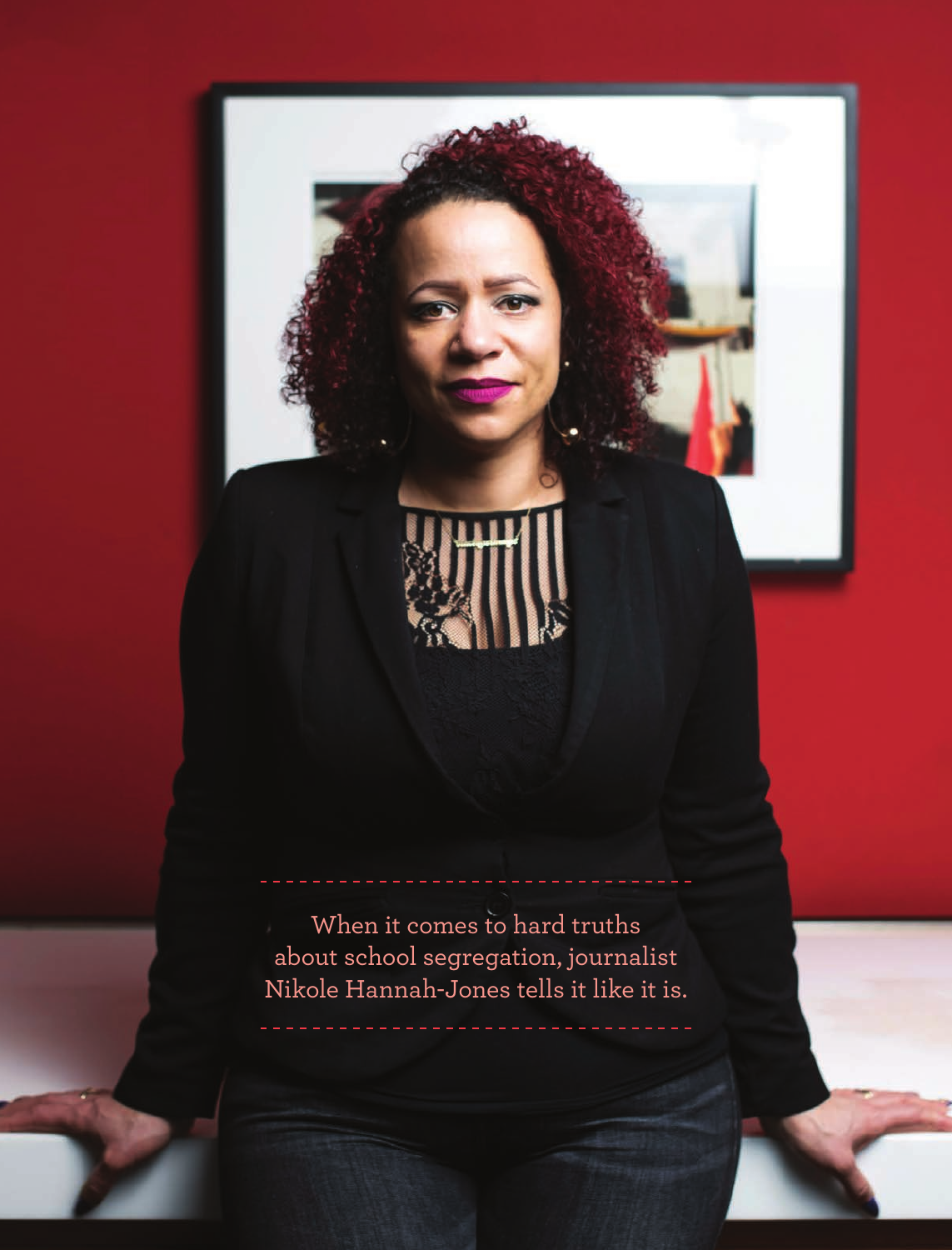# **Conversations Aren't Enough**

INTERVIEW CONDUCTED BY MAYA LINDBERG PHOTOGRAPHY BY KARSTEN MORAN

**Nikole Hannah-Jones** is an award-winning investigative reporter and staff writer for *The New York Times Magazine*. She is also a major voice covering racial segregation in U.S. schools and the lived experiences of students of color. Hannah-Jones spoke with Teaching Tolerance about the barriers to equitable, integrated schools and classrooms and why we must find ways to overcome them.

### **How did you start writing about school segregation?**

The only reason I ever wanted to be a journalist was to write about race and racism. That's what inspired me to want to write. That's what inspired me to want to chronicle the stories of people who looked like me in communities that I grew up in. I think that's why I always loved history and journalism even as a child; I would look around and just see how differently people who lived in black communities lived compared to people who lived in white communities. I really wanted to understand why that was.

My very first job out of grad school was to cover a majority-black, heavily segregated school district in Durham, North Carolina. For me, just the only way to cover that school district was to be writing about school segregation and the impact. This would have been about 2003, so right after No Child Left Behind gets passed and you're starting to see the results of this decision to engage in high-stakes

testing and to say, "We're not going to try to break up poverty and racial isolation. We're just going to hold these poor black schools to very high standards. We're going to hold them to the same standards as white, middle-class schools." … You're hearing about turnaround schools and you're seeing principals and staff being removed at these high-poverty schools, and I'm a beat reporter who's spending a lot of time in these schools and really seeing the

"While adults are talking about the problem, there are children in these classrooms right now who are being deprived of the education they deserve and who are going to face lifelong consequences for that."

futility of it all. That's how I started writing about segregation.

### **How does racial segregation create and uphold school-based inequalities, specifically along racial lines?**

Clearly from the founding of this country and from the founding of public education in this country, both of them were built on a racial caste system that put black citizens on the bottom. And so when we look at data, we know there's never been a single point in the history of this country where black students in black schools have received the same educational opportunities. … That's why integration is so critical because that has been the only way that we have been able to ensure equal educational opportunities. …

When I say integration, I don't mean just within a building, but I mean integrated classrooms. Because in a system that privileges white students, when black and brown kids are sitting next to those students, they're going to get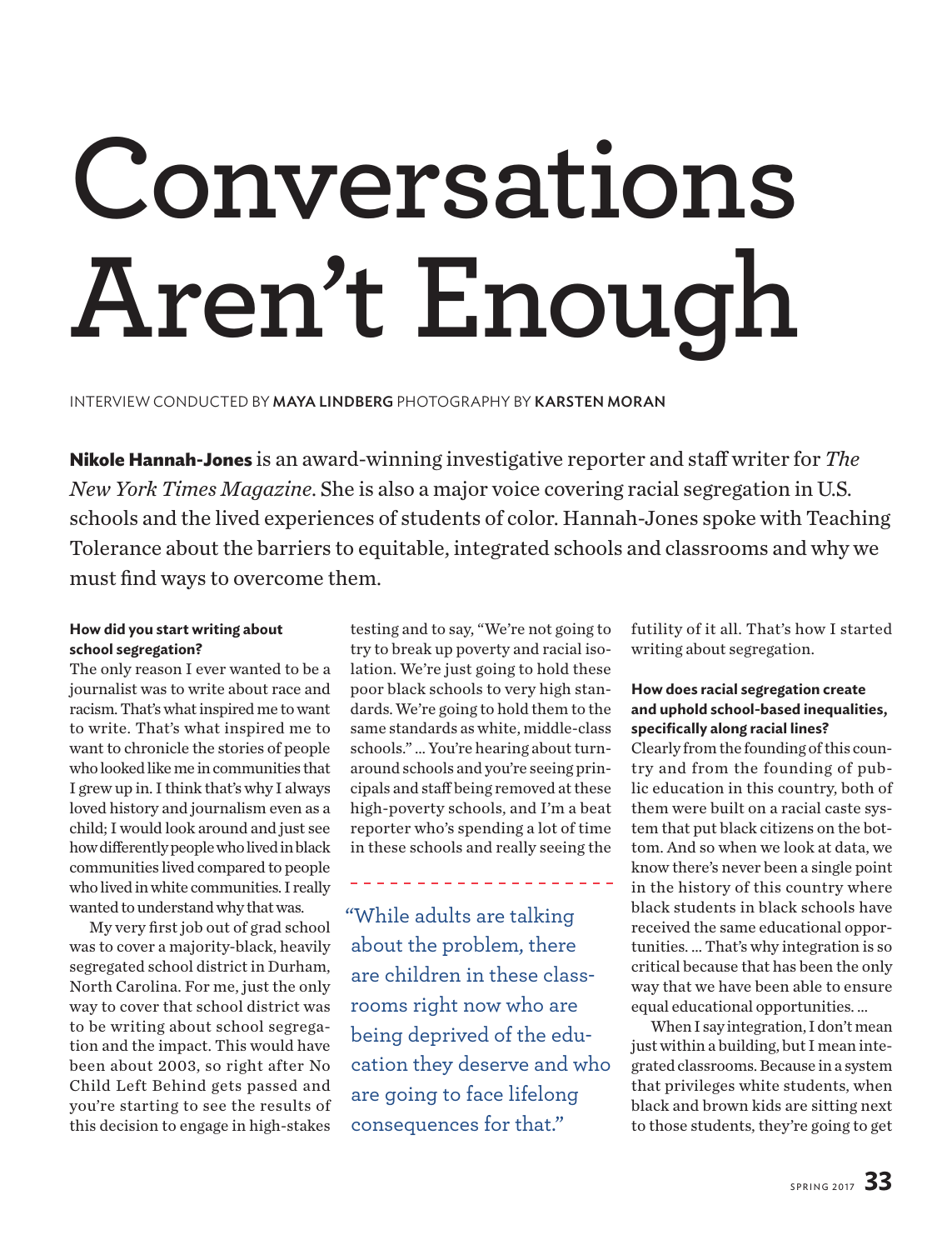# *Check Out These Highlights of Nikole Hannah-Jones' Recent Work*

### *Choosing a School For My Daughter in a Segregated City*

In this article published in *The New York Times Magazine*, Hannah-Jones chronicles how she and her husband "surrendered their advantage" when they chose to send their daughter to a segregated public school. [t-t.site/choosing-a-school](http://t-t.site/choosing-a-school)

### *The Problem We All Live With: Part One*

Hannah-Jones teams up with the radio program *This American Life* to examine the unintentional desegregation plan of Missouri's Normandy School District—the district from which Michael Brown graduated. [t-t.site/problem-we-all](http://t-t.site/problem-we-all)

### *Segregation Now*

Coinciding with the 60th anniversary of *Brown v. Board of Education*, Hannah-Jones reports for *ProPublica* on the resegregation of city schools in Tuscaloosa, Alabama. [t-t.site/segregationnow](http://t-t.site/segregationnow)

what the white students get. When they are not, then they do not get what the white students get.

At this point, I think we need to understand [that] when … half of all schoolchildren are black and Latino and very soon half of all children born in this country will not be white, if you marginalize those students and keep half of your population from receiving a quality education, that's going to hurt everyone. It's not just going to hurt black and brown kids anymore, because you are keeping half of your population from being able to go on and get the education to be the leaders in our society, to come up with the next new innovation, to be the lawyers or the doctors, or the schoolteachers or the professors.

### **What arguments against school integration do you hear when you're talking to parents, families and educators in the field?**

I think the biggest argument that you hear is that it just politically won't work. I think what you hear is white parents are not going to go into these schools. If you try to force white parents to put their children in integrated schools, those white parents will withdraw from the system, they'll pay for private schools or they'll move to an area where there is no racial diversity. What you hear over and over is that it's too hard. You don't hear people saying it's not the best thing for children; you hear people saying it's too challenging.

I think the argument that you hear from black parents is that integration always came on the backs of black children and that it was black children who had to leave their neighborhoods. It was black schools that have been closed down, black teachers and principals [who] were laid off, and at this point, that the burdens have been too high and not enough payoff. I think those are the arguments that you hear from black parents: … integration has never been equally borne, and an unwillingness to keep chasing white families who don't want their children around their kids.

### **In your reporting, you often focus on the lived experiences of black students who attend or have attended segregated schools. What common themes and topics do they raise?**

I think the most common thing—and the most devastating thing—is they understand why they're in segregated schools. They understand that society as a whole does not value them. … They also know that they are not receiving the same education that their peers in white schools are. They understand that link between race and resources very clearly. … [T] hey'll say, "They don't think we're good enough." "They don't think we're as smart as them." "They don't want their kids around us." "We don't get the same things that they get." This is the thing that we as adults want to pretend: one, that these things aren't true, and two, that somehow kids aren't smart enough to understand that. But they absolutely are.

### **What do you see as the biggest barriers to achieving school integration?**

The biggest barrier is lack of will. I think what I try to show in my work is, again, you always hear that it's too hard. Segregation was not easy to create. There was a lot of effort that went into creating segregated schools and neighborhoods and a lot of resources from the federal government, down to the local government, down to the private citizen. But we were willing to do that because all of those resources were being put toward benefiting white students and white families. We are unwilling to put those same resources to making the system more equal, so I think … the biggest barrier is a lack of will, and there's still a lot of racism and discrimination that we have to overcome.

There's been research and studies that show that white parents say that they want integrated schools or say that the only thing that matters about schools is test scores, but when they're